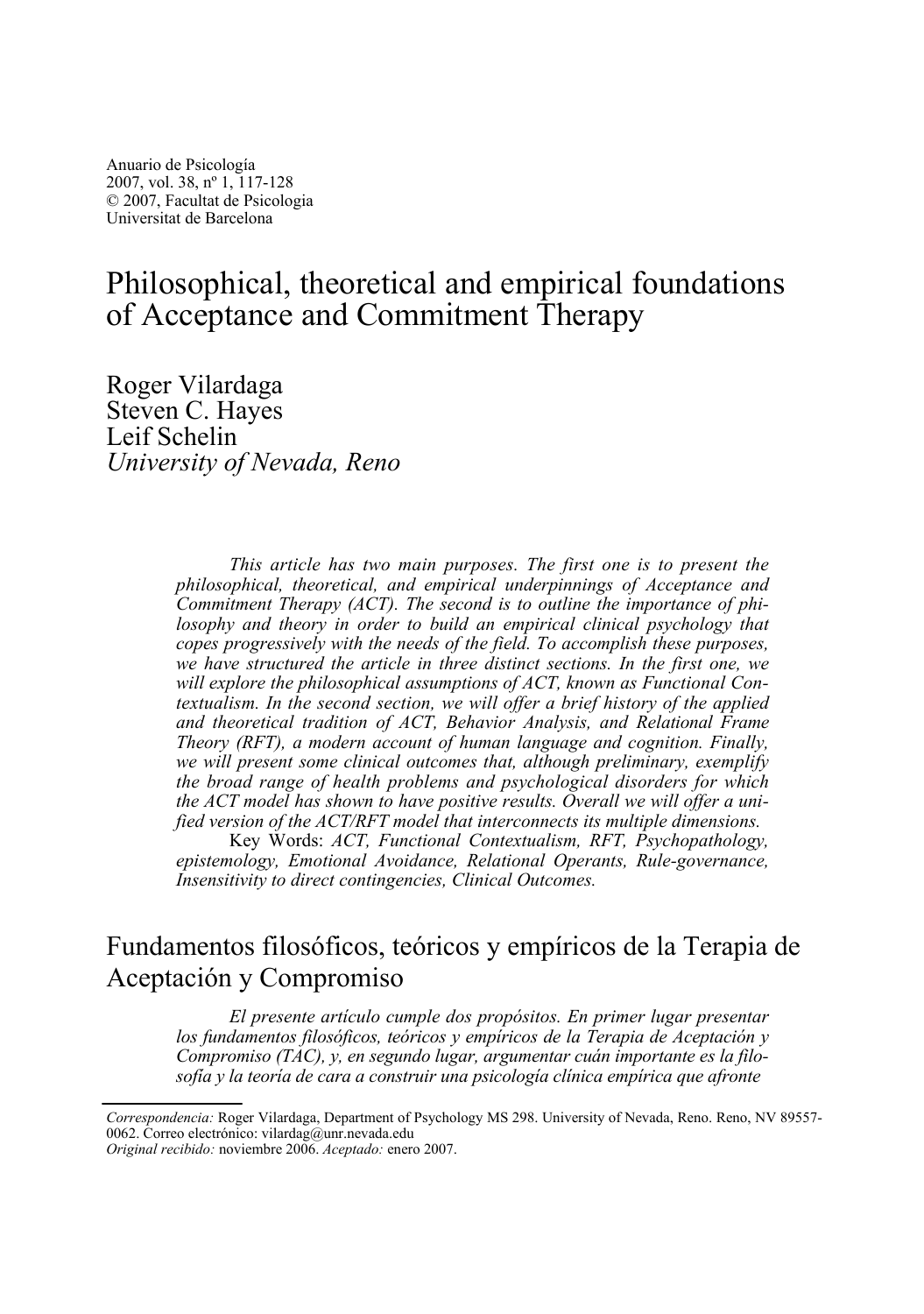*de un modo progresivo las necesidades del campo. Para cumplir estos propósitos, hemos estructurado el artículo en tres secciones. En la primera exploramos los presupuestos filosóficos de la TAC, el llamado Contextualismo Funcional. En la segunda sección ofrecemos una breve historia de la tradición aplicada y teórica de la TAC, esto es, el Análisis de Conducta, y a continuación ofrecemos una aproximación moderna al lenguaje y la cognición, la Teoría de los Marcos Relacionales (TMR). Finalmente, presentamos una serie de estudios empíricos que ejemplifican de modo preliminar el amplio rango de problemas psicológicos y de la salud para los que la TAC ha mostrado resultados positivos. En conjunto, este artículo ofrece una versión unificada del modelo de la TAC/TMR que interconecta sus múltiples dimensiones.* 

Palabras clave: *Terapia de Aceptación y Compromiso, contextualismo funcional, Teoría de los Marcos Relacionales, psicología, epistemologia, evitación emocional, operantes relacionales, conductas gobernadas por reglas, insensibilidad a las contingencias directas, resultados clínicos.* 

 Acceptance and Commitment Therapy (ACT–said as a single word, not as initials; Hayes, Strosahl & Wilson, 1999) is an empirically-based model of clinical intervention based on the view that clients' fusion with their thoughts and resulting attempts to control uncomfortable or disturbing private experiences is the origin of a large portion of psychopathology. In an ACT approach these two processes, along with others that in part flow from them, lead to psychological inflexibility and a lack of overt effective action. In place of cognitive fusion and experiential avoidance, ACT works to establish mindfulness and acceptance, and in place of rigidity and inactivity, ACT works to engage clients in the clarification of their goals and values and in overt behavioral activity in accord with them.

 Although ACT has gained recent popularity as a model of intervention, it is the result of a twenty-five year old program of research and intellectual development in which philosophical, theoretical, basic process, and applied concerns cohere as a whole. Its philosophical foundation, Functional Contextualism (Hayes, 1993), provides a basis for its ontological and epistemological stance, and serves as a guide and modus operandi for the theoretical and empirical work. Its basic foundation, Relational Frame Theory (Hayes, Barnes-Holmes & Roche, 2001), is a more cohesive and progressive account of human language and cognition with clear applied implications. Taken together, ACT can be defined as a new development inside the tradition of the behavioral and cognitive therapies, but it is a comprehensive model, with a different theory, rationale, and set of philosophical assumptions.

 In this paper we will focus on the theoretical, philosophical and clinical outcomes of ACT. There are other publications available for readers interested in an extended review of the intervention techniques (Hayes *et al.*, 1999; Wilson & Luciano, 2002).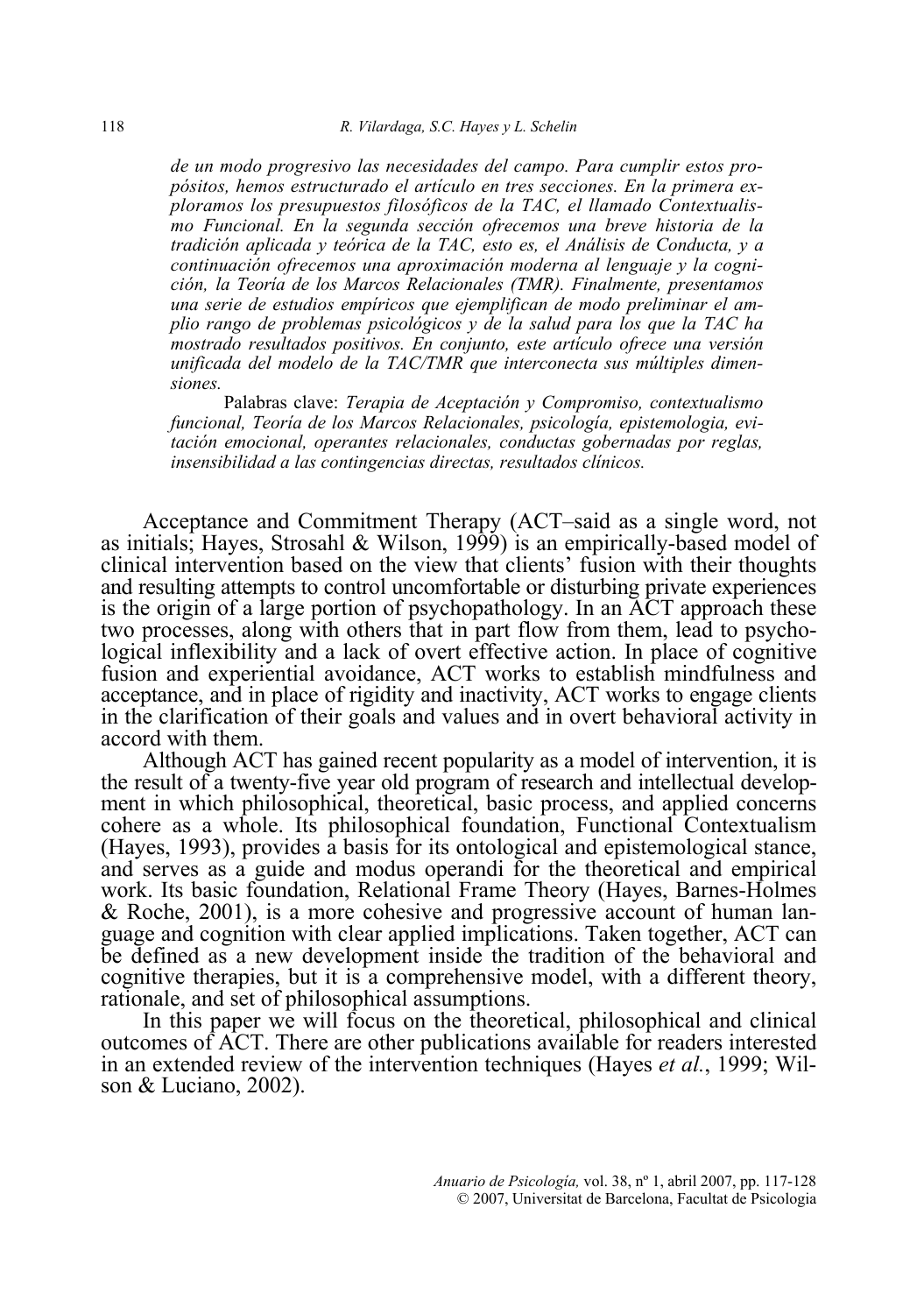#### **Philosophical Assumptions: Functional Contextualism**

 It is very common amongst clinicians, especially those who ascribe to empirically oriented traditions, to undermine, hide, or clearly reject philosophical and theoretical considerations. Also, it is commonly assumed that philosophical and theoretical considerations are a waste of time, and that scientists must be solely driven by data. There seems to be a belief that philosophical considerations lead to sterile speculation, vague speech, and worst than that, to sophisticated ways of defending long time entrenched positions that are no longer sustained by data.

 The end result has been a kind of irresponsible dumbing down of the empirical clinical tradition, in which philosophical assumptions built into common sense language dominate the intellectual life of applied psychology. The result of this philosophical stance, whether or not it is recognized or stated by the researcher or practitioner, is a disconnection between the applied and basic fields. Clinical psychologists rely on technique development and outcomes research, and basic and theoretical psychologists remain in the realm of theoretical speculation or core basic research.

 We believe that it is of fundamental importance for the ACT therapist to have a general understanding of the philosophical, theoretical and basic assumptions from which is where the ACT techniques are derived. Otherwise, the application of the ACT model becomes a blind enterprise, and its utility for the clinician is considerably reduced. Furthermore, we believe that the particular philosophy that underlies ACT is likely to increase, not decrease, the linkage between data and applied practice, because it makes application a fundamental test of knowledge.

## *Functional Contextualism*

Functional Contextualism is a specific variety of contextualism. Like all forms of contextualism it assumes that the world is both real and undifferentiated. The universe is a whole, and living creatures divide it into elements on the basis of their interaction in and with it. When an individual perceives an event as an event, this is a psychological act, based on a particular history and current situation –an event is not an organized, elementalistic universe battering its divisions into the organism. The source of this act is its utility. For verbal organisms, acts of division are carried forward one step as they verbally construct the world. From here, the importance of division derives from its utility: the analytic purpose of verbal construction.

 The idea of purpose is key to an understanding of Functional Contextualism and its difference from the mainstream. The predominant view of most psychologists seems to be that knowledge has value in and of itself because knowledge consists in *revealing* or *uncovering* the real structure of a pre-organized and objective world. Therefore, "truth" consists of modeling reality. Such modeling justifies any intellectual enterprise, independently of the value of what is being studied or what results. The rationale of this position is the belief that once we can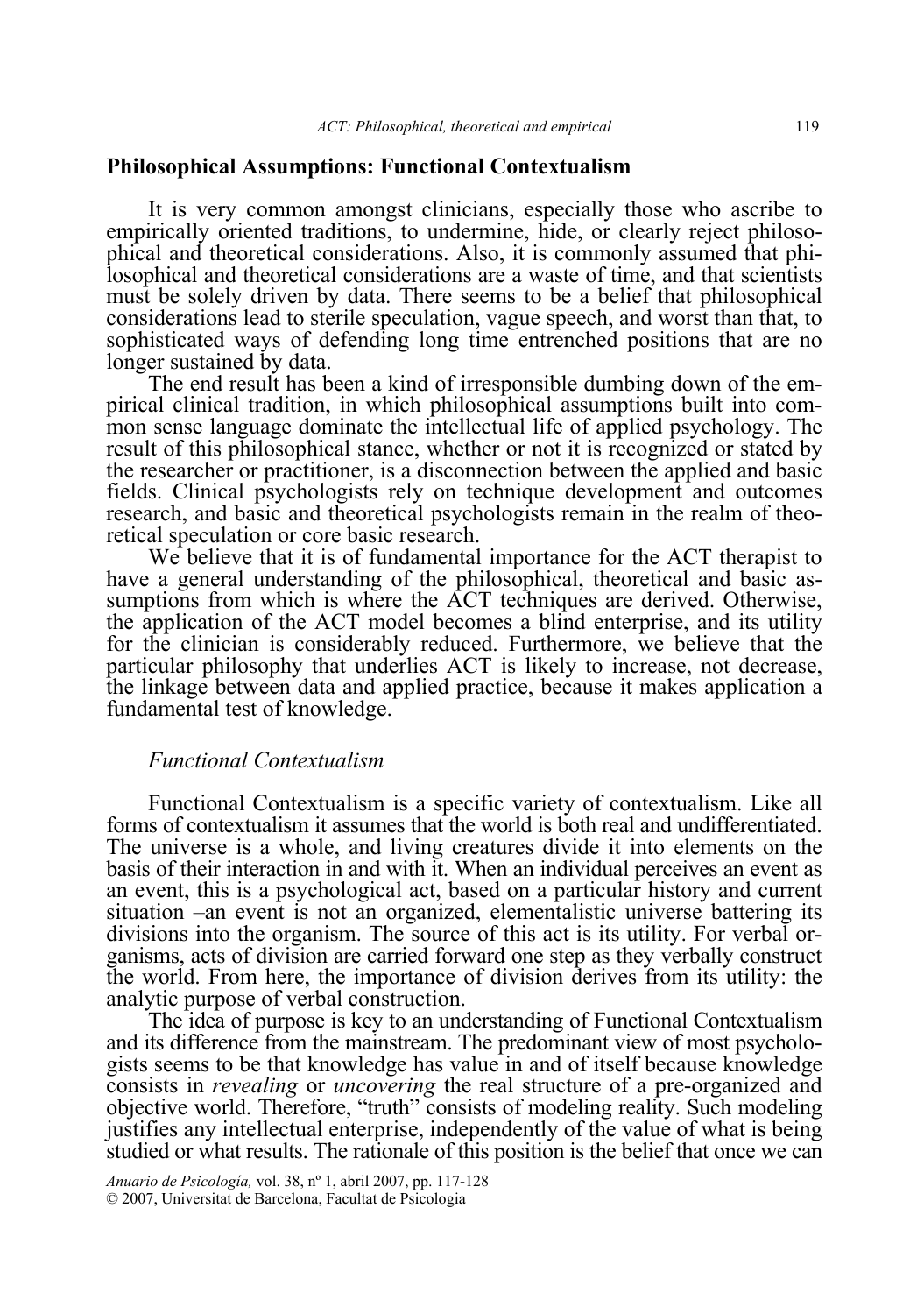find the ultimate organization of reality and its mechanisms of change, we will be able to apply that knowledge in the "real world". Utility is a side effect.

 In contrast, since contextualists start with the whole, breaking it up into parts is a purposive psychological act. Thus, "truth" refers to the achievement of a purpose and multiple truths are possible. This means that contextualists need to state their values and goals as scientists (Hayes, 1993).

 Functional Contextualism is related to but distinct from more descriptive forms of contextualism such as Social Constructionism, Hermeneutics, Dramaturgy or Narrative approaches, in which appreciating a sense of the participants in the whole constitutes the analytic purpose. Conversely, the specific analytic purpose of Functional Contextualism is the prediction and influence of psychological interactions with precision (a limited number of constructions apply to any one event), scope (a limited set of constructions are needed to explain events in general) and depth (constructions cohere across scientific levels of analysis). Accomplishment of this purpose becomes the metric of any functional contextual analysis.

 It is that feature of Functional Contextualism that most ensures that practice and basic work stay linked. All valid knowledge is inherently practical in this view. Functional Contextualism embraces the use of experimental procedures, but not as a way of "knowing" the structure of reality, but as a way to accomplish the local and situated goals of the researcher. What differentiates this approach from brute force empirical study of the applied impact of techniques is the high levels of scope and depth of the kind of knowledge being sought. Thus, it is not surprising that ACT is the only currently popular form of behavioral and cognitive therapy with its own robust *basic* research program on language and cognition.

 In the following section we will develop the previous argument by means of presenting that basic program. At the same time we will describe the connections with the philosophical assumptions presented above and finally the applied implications for the ACT model of clinical intervention.

### **The model underlying of ACT**

 Relational Frame Theory and ACT evolved at the same time, and this is why it is difficult to trace a line between both. This is unlike other analytical traditions, where the development of a theory, and the development of applied methods, take different paths and are usually undertaken by different laboratories and authors. One of the core assumptions of the ACT/RFT program of research and in line with Functional Contextualism, is that the distinction between basic and applied science becomes irrelevant when we assume *a)* that the division or partition of reality is only legitimate in regard to the accomplishment of the purposes of the researcher, and *b)* when the analytic goal is one that fully encompasses the common-sense goal of applied psychological work: the prediction and influence of psychological interactions. Seen from this perspec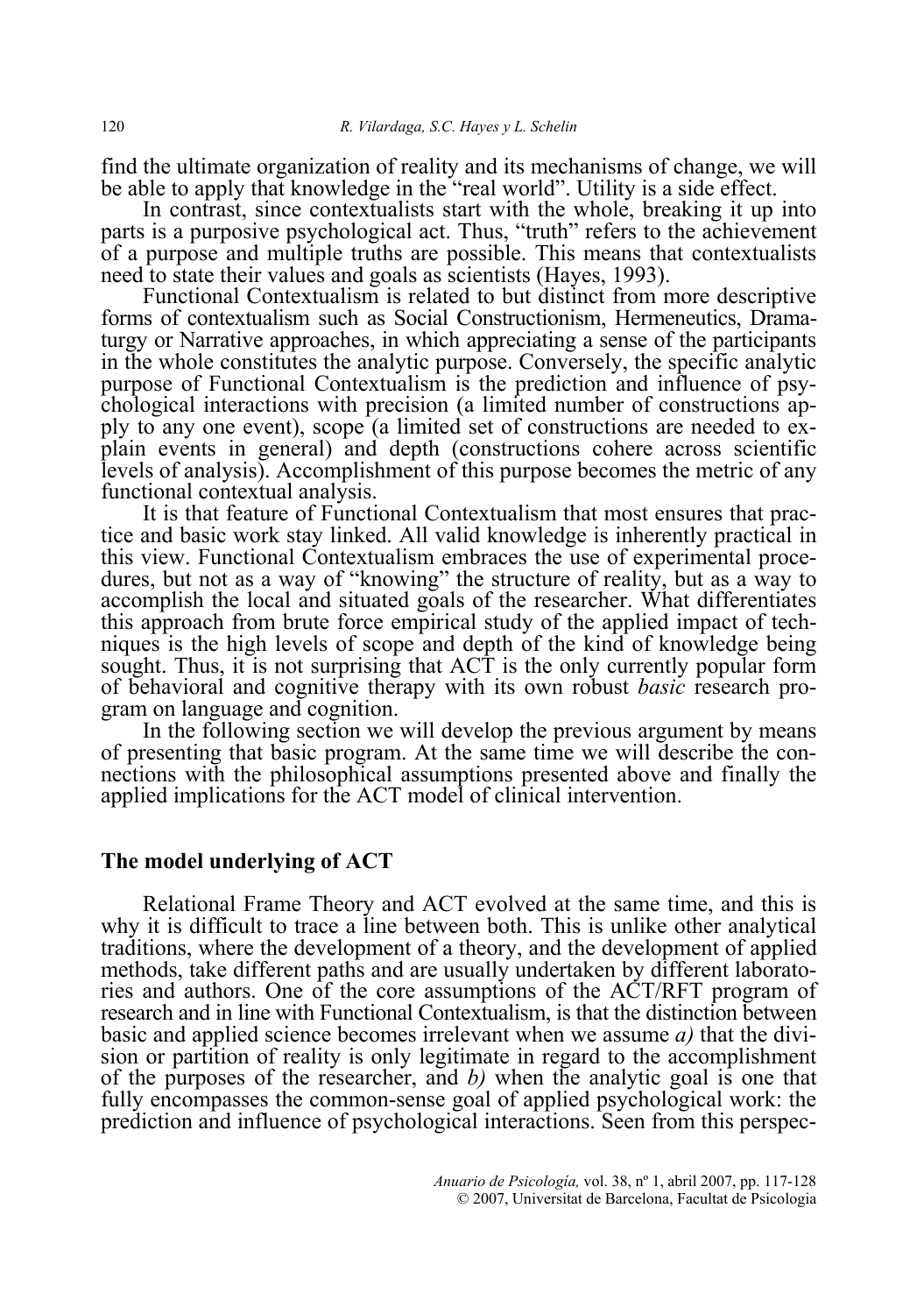tive, there is no successful basic research that it is not applied, nor fully successful applied research without basic implications.

 Functional Contextualism has its root in the behavior analytical tradition. Skinner, we have argued (Hayes & Brownstein, 1986; Hayes, Hayes & Reese, 1988), was an intuitive functional contextualist. He emphasized the history and context of an organism as a whole in its interaction with the environment, and the "prediction and control" as his analytic purpose. He embraced the importance of precision, scope, and depth in his focus on the generation of basic behavioral principles as a means of understanding complex human behavior.

 Behavior analysis has had a limited impact on applied work with highly verbal subjects for two reasons. First, it is philosophically confused by the presence of both mechanistic and contextualistic strains within it. For example, some behavioral researchers have focused more on the topographical features of particular behaviors and have deemphasized its functional dimension. For them the frequency and intensity of a particular behavior (say waving your hand to someone) is the target of their analysis, whereas from a contextualistic viewpoint is the function of that behavior that need to be analyzed (saying hello, saying good bye or any other purpose that could be achieved with the same exact act).

 The second problem is Skinner's approach to verbal behavior (Skinner, 1957). Although Skinner's attempted to define language from a functional and historical perspective, his approach did not lead to a comprehensive program of empirical research. Language and cognition remained unsolved in part because contradictions in his definition of verbal behavior (Hayes *et al.,* 2001). Regardless, without a robust account of cognition, penetration of behavior analysis into adult clinical work was limited.

 Relational Frame Theory is a *post-Skinnerian* account of language and cognition, which is nevertheless fully Skinnerian in the sense of retaining the core assumptions of the contextualistic wing of behavior analysis. The core idea of the RFT research program can be readily stated: there are relational operants.

 Operants are classes of behavior shaped by its consequences, and they are strengthened or weakened according to the principles of positive reinforcement, negative reinforcement, extinction and punishment. The core idea of Relational Frame Theory is that the ability to relate events in many possible ways, regardless of their formal properties, is an operant in and of itself.

 All complex organisms can relate events because of their formal properties (Reese, 1968), but humans derive that relational performance and bring it under arbitrary contextual control. A non-human animal can readily learn that a five cents euro coin is bigger than a ten cents coin; but verbal organisms can learn by attribution that the value of five cents is smaller than ten cents. Thus, RFT argues that what is special about human language is its learned basis in arbitrarily applicable relational responding.

 This psychological process is of fundamental importance for the survival of the individual in its environment and, according to RFT, is responsible for the evolutionary success of the human species comparing to other organisms. However, this process has the counter effect of maintaining the presence of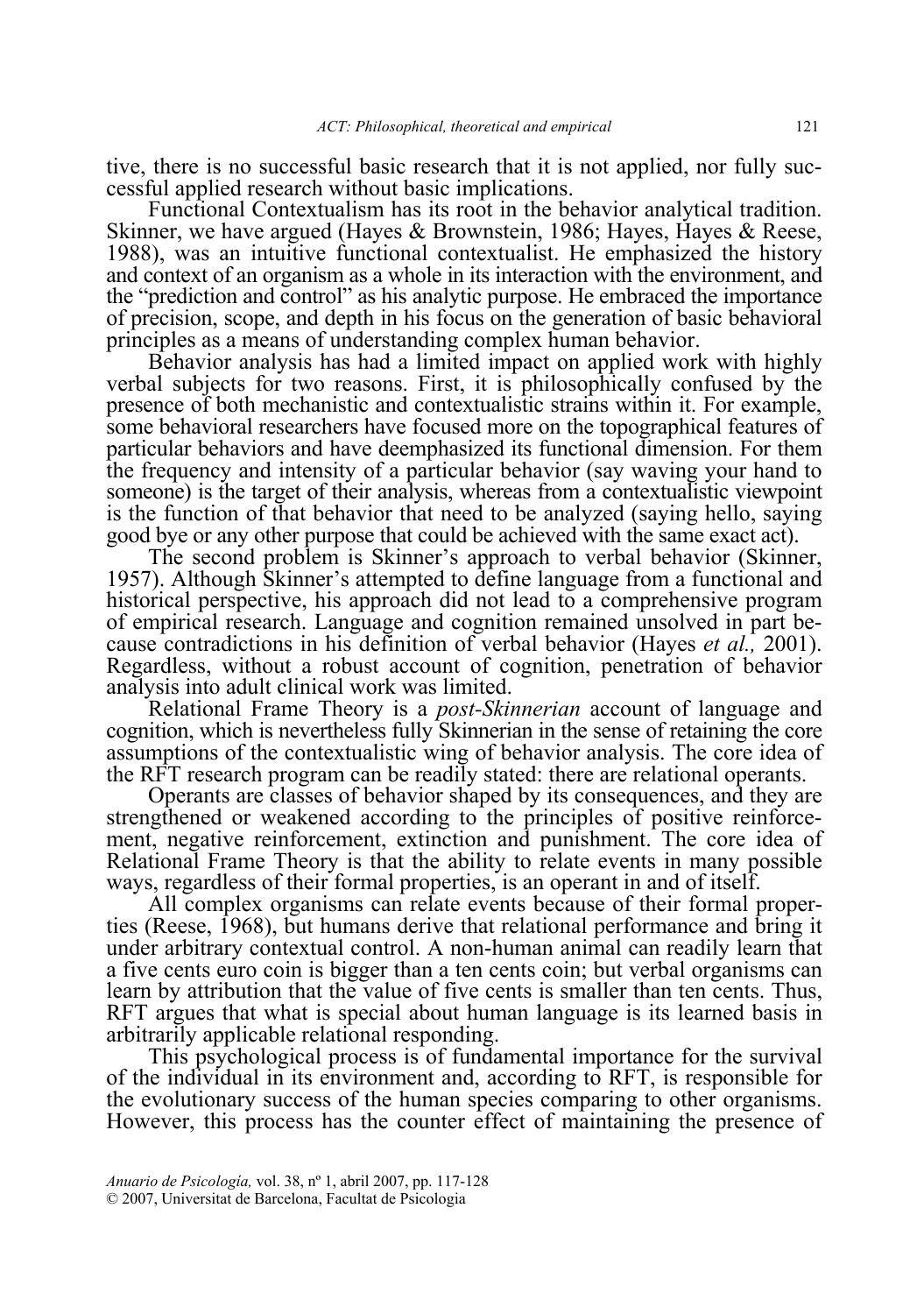disturbing psychological experiences across almost any sort of event by virtue of the bidirectional and combinatorial quality of this sort of responding.

In what follows we will develop a small set of ACT concepts and link them both to RFT and to Functional Contextualism by way of showing how this approach is integrated from philosophy, through theory, to technique.

#### *Experiential Avoidance*

 One of the core concepts that has flowed from the ACT/RFT model is Experiential Avoidance. Experiential Avoidance is the deliberate attempt to change or reduce difficult thoughts, feelings, memories, or sensations at the cost of overt effective action. There is some evidence that Experiential Avoidance might be at the core of psychopathological processes (Hayes, Wilson, Gifford  $&$  Follette, 1996; Hayes  $&$  Gifford, 1997).

 From an RFT point of view, Experiential Avoidance is the natural result of the learned ability to relate events arbitrarily. It means that pain is no longer avoidable by avoiding the situations that produce it. Pain can be brought to mind anywhere, and by any event. Seeing a beautiful flower can make one cry at the thought of a lost loved one who is not there to see it. As a result of the inability to control pain by controlling situations, people begin to attempt to control it directly.

 To control pain directly and purposefully, however, is to follow verbal rules that put together attention toward and detection of the undesirable pain, escape or avoidance from it, and possible negative outcomes that may come if this does not occur. However, those processes together tend to evoke or elicit the feared pain itself. Attention and detection increases the probability that pain or threats of pain will be detected which means more of the current environment will be linked to pain; escape and avoidance increases the functional importance of the event; and linkage to negative outcomes evokes a negative reaction. Thus, Experiential Avoidance tends to build more pain into life rather than to reduce its role and occurrence. Indeed, this is exactly what the research now shows (Hayes *et al.*, 2006).

 In ACT, experiential avoidance is dealt with by training in acceptance skills. ACT patients are asked to open up to difficult feelings and other private experiences and to feel them fully, without defense, as they are directly experienced to be. However, this process is not fully possible without defusion.

## *Defusion*

Understanding both language processes and their interconnection with contingently shaped behavior is very important from an ACT point of view. The ACT model of intervention has the goal of potentiate more appropriate rules of generalization, based on the client's idiosincrasic experience. In this way, ACT has the aim of helping individuals to discriminate what are the consequences of their own behavior, including their own verbal activity.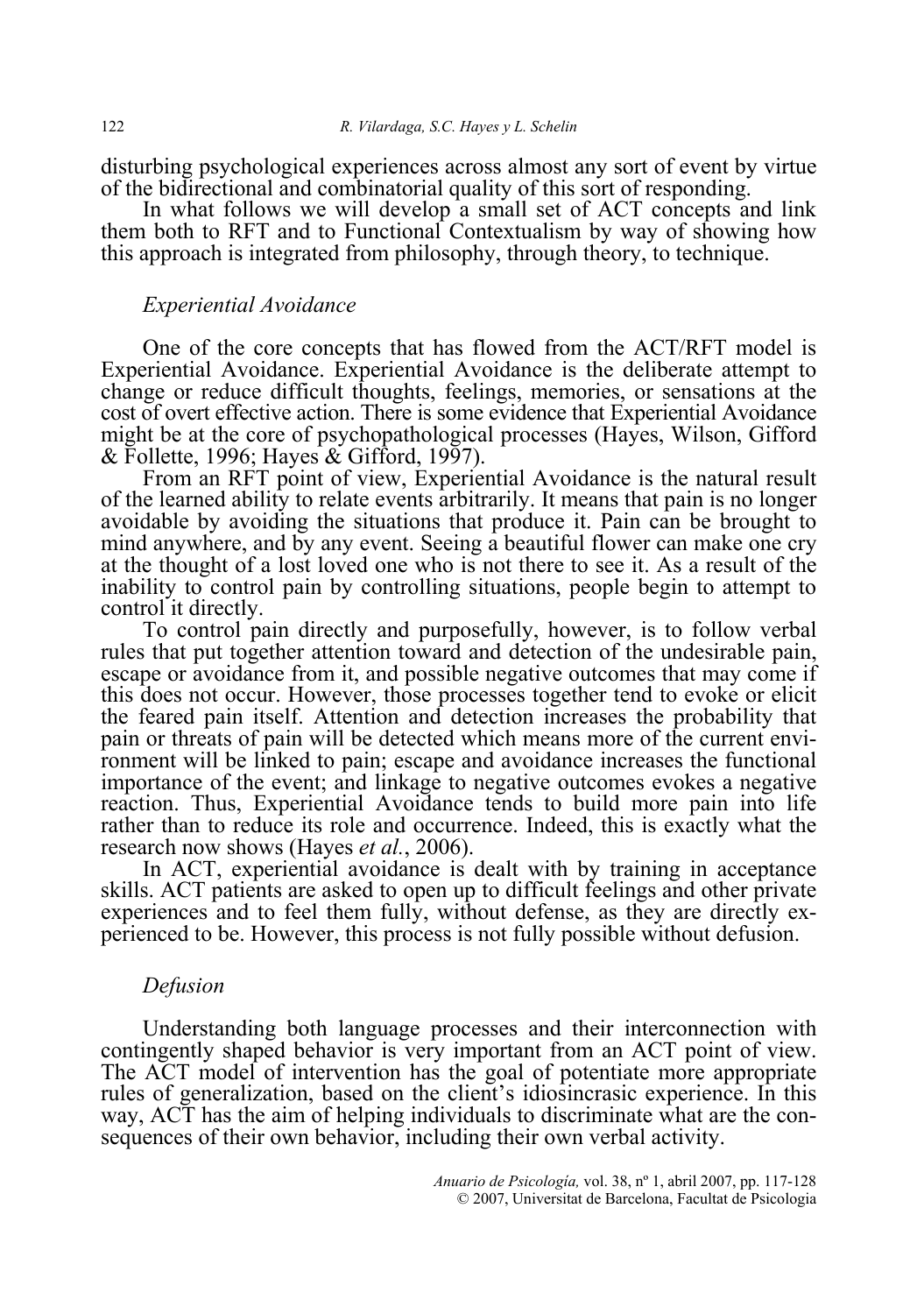The problem of language is that increases the illusion (from a Functional Contextual point of view) that the world is pre-organized into parts and forces. This is because when we name an event and its attributes, we begin to miss the fact that this very act also constructs the event as an event. In ACT the process of interacting with the products of verbal relations as is they had direct functions is called "cognitive fusion." Verbal and cognitive entanglement leads to the illusion of an organized world, without noticing the process of construal that underlies it.

 In ACT, fusion is dealt by promoting the awaneress of this relational process as it occurs. Said in another way, patients are taught to treat thoughts as an arbitrarily applicable process of thinking, not as the seemingly nonarbitrary products of thinking. This is done by undermining the contexts that give rise to the illusion of literal meaning, through such processes as sensemaking, story telling, reason giving and the like.

 In defusion, direct attacks on the literal truth of thought are absent. Relational operants are not extinguished by logical challenge since this is itself based on a relational operant. Therefore, we need to find ways of speaking with our clients that provide general rules of generalization without attaching individuals to the literality of language. The ACT strategy with respect to that is the use of metaphors and stories, because they do not logically establish literal relations amongst events but instead provide a more general context that may indicate more effective forms of action. Defining what is effective, however, requires a third step: clarification of values.

### *Values*

Effective action cannot be defined in a vacuum if we assume the Pragmatic Truth Criterion of Functional Contextualism. For an individual to define "effective action" he needs to clarify effective action towards *what*. The partition of the world in different parts must have a reason or purpose and this is what lead to the emphasis on values clarification in ACT. Values give coherence to the acceptance of uncomfortable private events and at the same time indicate the particular aspects of the environment that are most important.

 In ACT values are not verbally defended – they are viewed as choices. This is necessary since if values determine functional truth, and functional truth *is* truth rather than literal truth, it would be inconsistent and incoherent to attempt to use literal truth (e.g., analysis; reasons; logic) as the grounds for values.

## **ACT outcomes and data**

 In the next section we will present some of the preliminary outcome data of the ACT/RFT model. For a more extended review of the literature the reader should refer to other publications especially written for this purpose (see Hayes *et al.*, 2006; and Hayes, Masuda, Bissett, Luoma & Guerrero, 2004).

 The original form of ACT was called Comprehensive Distancing (Hayes & Melancon, 1989). It was first tested compared to Beck's Cognitive Therapy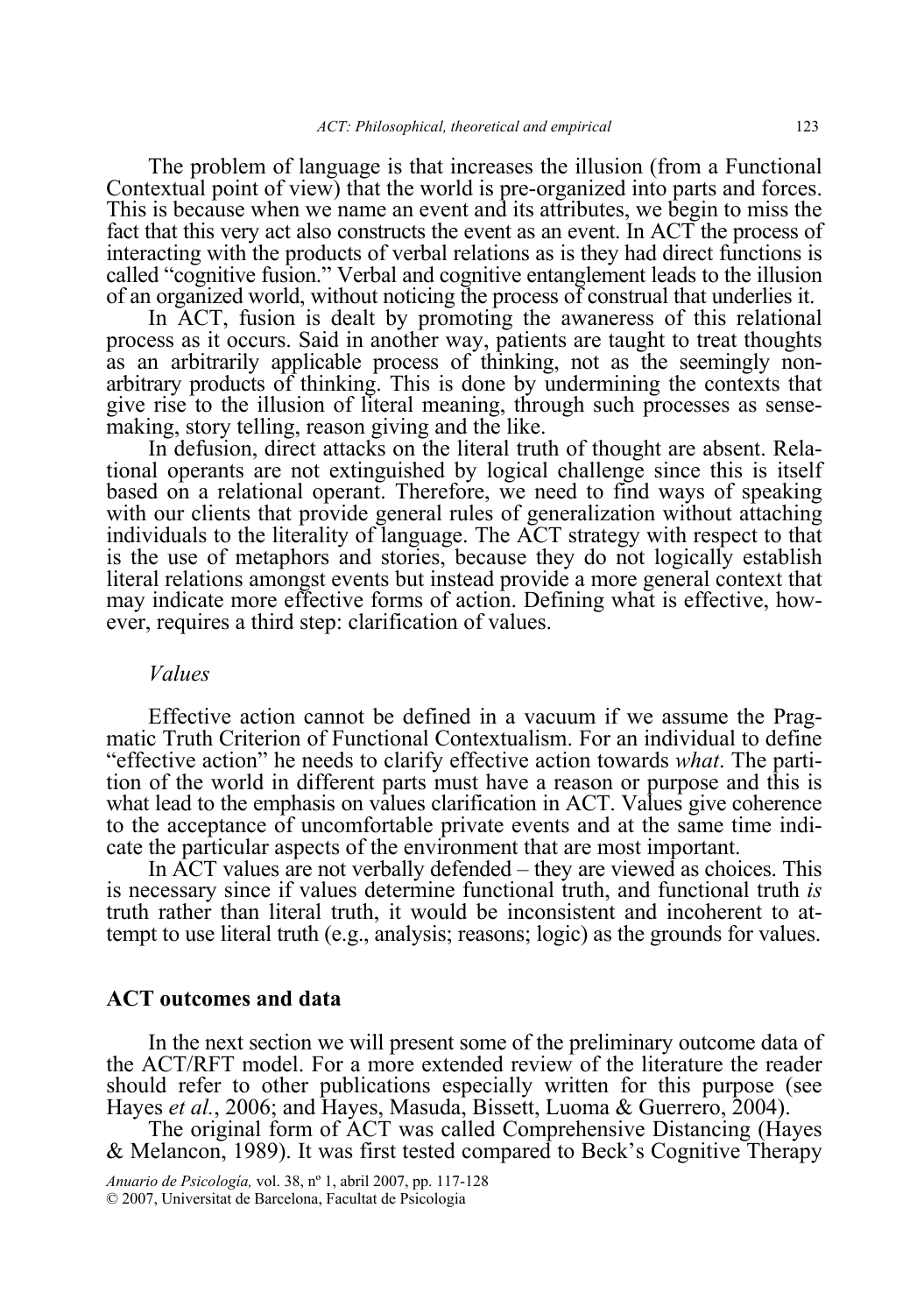(CT) in a small Randomized Controlled Trial on depression (Zettle & Hayes, 1986; Zettle & Hayes, 1986, 1987). The results of this initial study (performed by a clinician trained at the Beck's Center for Cognitive Therapy) indicated that ACT was more effective than CT in the follow-up outcomes it produced. The data also showed that there were differences in the mechanisms of change detected for each condition in that the believability of depressogenic thoughts were more rapidly reduced in the ACT condition than in the CT condition. A recent re-analysis (Hayes *et al.,* 2006) showed that this effect fully mediated the difference in ACT and CT outcomes.

 These promising outcomes were put on hold for nearly 15 years while the work on Functional Contextualism and RFT advanced to the point that their foundations were secure. Then with the publication of the first book length treatment (Hayes *et al.*, 1999), research on both clinical outcomes and the model of psychopathology began in earnest.

 Workplace stress was measured in a study by Bond and Bunce (2000). 90 volunteers from a media organization were randomly assigned to either an ACT group ( $n=30$ ), an Innovation Promotion Program ( $n=30$ ) which helped participants to identify and change causes of occupational stress, and a waiting list (n=30). There were improvements in mental health and work related variables in both the ACT and the IPP groups. Changes in the ACT group were mediated by acceptance of undesirable thoughts and feelings. Another study by the same authors (Bond & Bunce, 2003) looked at the role of acceptance and job control as they affect mental health job satisfaction, and work performance. This panel study was done on 412 participants and demonstrated that acceptance affected mental health as well as job satisfaction and performance. It also showed that benefits accrued from greater job control were enhanced by acceptance.

 ACT has also been successful in treating nicotine addiction. In a study by Gifford and colleagues (2004), 76 nicotine dependent smokers were randomly assigned to an ACT group tailored for smoking, or a Nicotine Replacement Therapy (NRT). Outcomes were the same at post treatment, but participants in the ACT group had significantly greater success at the one year follow-up.

 There is evidence that supports the use of ACT as being more effective than Twelve-Step-Facilitation and methadone maintenance, or maintenance alone when combined with methadone maintenance for polysubstance abusing opiate addicts (Hayes *et al.*, 2004b). The ACT group was associated with lower overall objectively assessed drug use at follow-up than methadone alone, and lower overall subjectively assessed drug use than twelve step facilitation at follow-up. Similar outcomes have been shown for ACT and marijuana dependence (Twohig, Shoenberger & Hayes, in press).

 The application of ACT in effecting self-care for diabetic patients has also been examined (Gregg, Callaghan, Hayes & Glenn-Lawson, in press). In this study, 81 individuals with type-two diabetes were randomly assigned to either an ACT group or a group that received education on diabetes. Participants in the ACT group showed substantially greater changes in their selfreport and self-management behavior.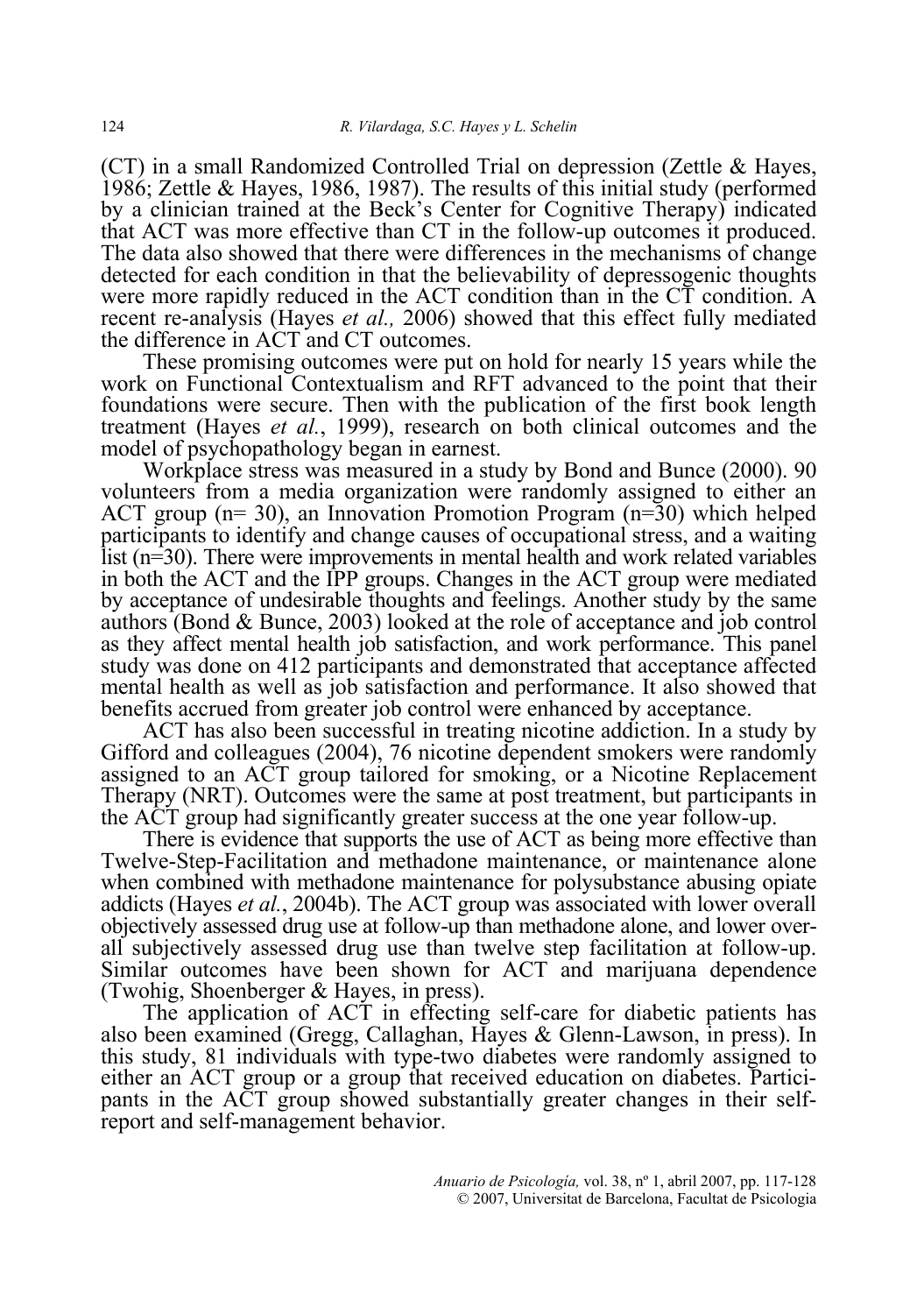A recent study on epilepsy (Lundgren, Dahl, Melin & Kees, in press) found that a 9 hour program of ACT for poor South African black epileptics greatly reduce seizures and improved quality of life over the next year.

 ACT has also been used to treat practitioners of mental health. In a study by Hayes and colleagues (2004a) substance abuse counselors were randomly assigned to either an ACT group or a group which received multicultural training. The purpose of the treatments was the overall reduction of stigmatized attitudes and burnout for substance abuse counselors. The ACT group showed a reduction in stigmatized attitudes and burnout at follow up. ACT had a greater impact on the rates of burnout at follow-up and believability of stigmatized attitudes than the multicultural group. Another study showed that after clinicians were trained in Group Drug Counseling, they adopted its methods more when followed by ACT-based supervision and consultation (Luoma *et al.*, in press).

 Another study addressed the effectiveness of ACT with regard to panic disorder (Levitt, Brown, Orsillo & Barlow, 2004). 60 participants with panic disorder were randomly assigned to one of three groups in which they listened to a tape describing either acceptance, emotional regulation, or a neutral narrative. They then spent 15 minutes breathing air containing 5.5% carbon dioxide, which has been shown to induce panic. Participants who listened to the emotional control tape showed the same degree of willingness to participate in a second challenge as those who listened to the narrative (control group). However, those who listened to the acceptance tape showed a greater willingness to participate in a second challenge than either other group.

 ACT has been shown to be as effective as Systematic Desensitization in treatment of math anxiety (Zettle, 2003). 24 college students participated in this study in which they were randomly assigned to either ACT or systematic desensitization for math anxiety. Results showed a substantial yet similar degree of reduction of self-report of math anxiety for both groups, but trait anxiety improved more in desensitization.

 In treatment of psychosis, ACT has been associated with lower rates of rehospitalization and higher rates of reported symptoms than treatment as usual (Bach et al., 2002). These results reflect the goal of ACT which is not symptom reduction but improvement in overall quality of life. In a similar study done more recently (Gaudiano & Herbert, 2006), similar results were produced when measuring rehospitalization rates for psychotic patients treated with either ACT or enhanced treatment as usual. At the four month follow up, 45% of the participants in the enhanced treatment as usual group had been rehospitalized, comparing to 28% of the participants of the ACT group.

A randomized trial for women engaging in self-harm (Gratz  $\&$  Gunderson, 2006) found that ACT in combination with Dialectical Behavior Therapy produced strong reductions in self-harm.

 A study was recently done in Sweden (Dahl, Wilson & Nilsson, 2004) where 14% of the working population is on long term sick leave or early retirement due to chronic pain. The 19 participants were randomly put into a group in which they were given either Medical Treatment As Usual (MTAU)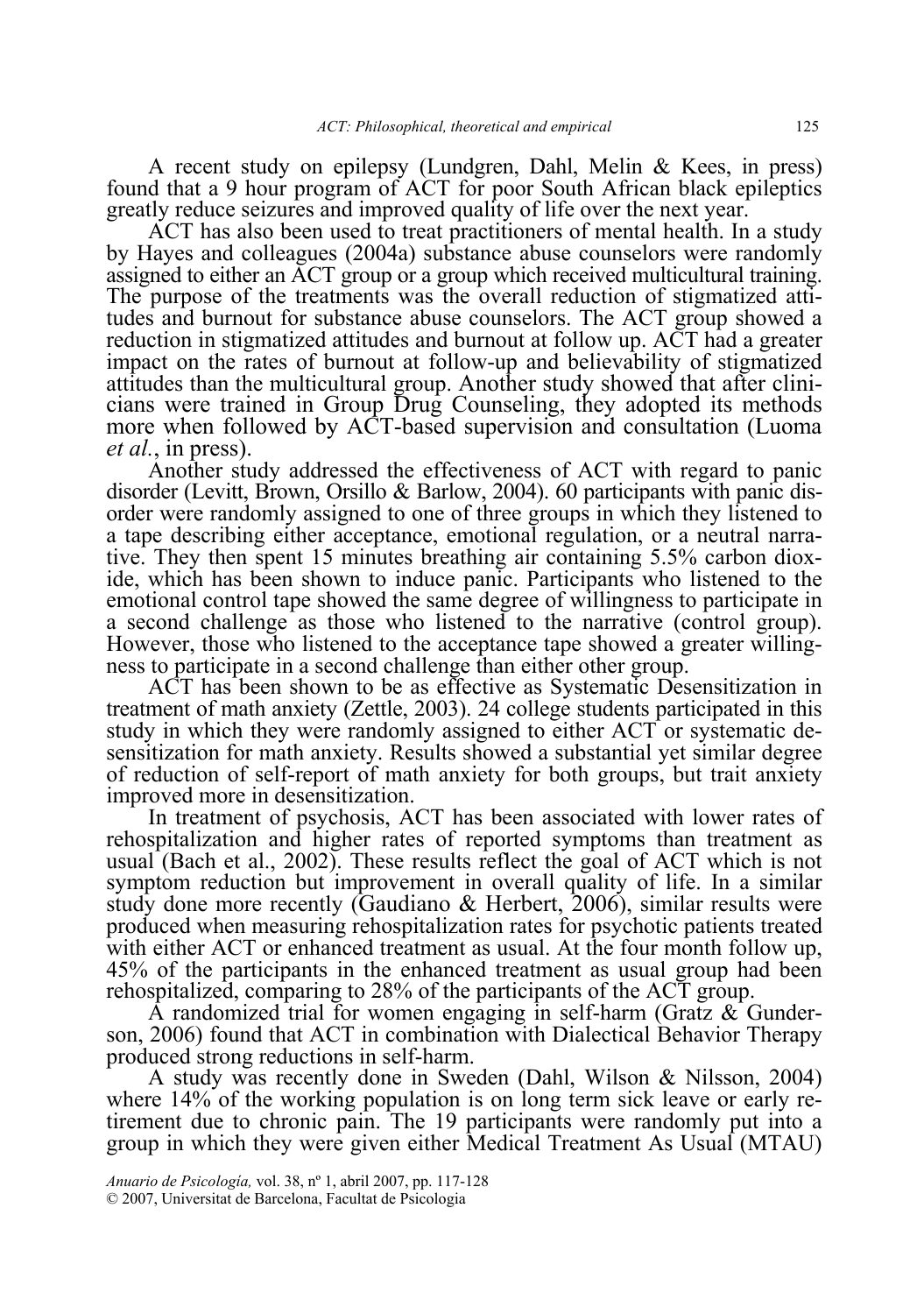or MTAU and ACT. At the post-assessment and the six month follow-up, participants in the ACT group had taken fewer sick days and had utilized less medical treatments. These results have been confirmed in two large open effectiveness trials ( $N = 108$  and 252) with a comprehensive ACT program for patients with on average more than 10 years of chronic pain (McCracken, Vowles & Eccleston, 2005; Vowles, McCracken & Eccleston, in press).

 A small randomized trial with study was done on 25 adults diagnosed with trichotillomania (Woods, Wetterneck, & Flessner, 2006) showed that ACT plus habit reversal significantly improved hair pulling, anxiety, and depression outcomes as compared to a wait list. These were maintained at a 3 month follow up. Wait list participants also then improved once they too received the treatment. Similar results have been shown for ACT for chronic skin picking (Twohig, Hayes, & Masuda, 2006a), obsessive compulsive disorder (Twohig, Hayes, Masuda, 2006b), and parental distress and depression associated with raising disabled children (Blackledge & Hayes, 2006). Finally, ACT has been shown to significantly reduce racial prejudice over and above education alone (Lillis & Hayes, in press).

 What is perhaps most surprising as an applied matter is the range of problems that ACT can be applied to, but perhaps more exciting scientifically the majority of these studies have found that those who improved in their outcomes did so because of changes in ACT processes.

## **Conclusion**

 In this article we have explained how a comprehensive understanding of ACT includes some notion of its epistemological and ontological assumptions as well as the principles of verbal and nonverbal behavior. We have briefly shown how the ACT concepts and techniques stem from basic behavioral principles, and at the same time, how the ACT/RFT notion of science, requires an understanding of Functional Contextualism. Overall we have tried to describe the multiple interconnections between Functional Contextualism, Behavior Analysis, Relational Frame Theory, and Acceptance and Commitment Therapy. Additionally, we have argued towards a unified model of science, where applied and basic concerns evolve together. Furthermore, we have proposed that the ACT model does just that, links basic behavioral principles to psychological human suffering. Finally, we have presented an overview of the clinical outcome data of ACT, which points out to how this comprehensive model of intervention leads to positive results across different psychological disorders and health issues.

#### **REFERENCES**

Blackledge, J.T. & Hayes, S.C. (2006). Using Acceptance and Commitment Training in the support of parents of children diagnosed with autism. *Child & Family Behavior Therapy, 28 (1),* 1-18.

> *Anuario de Psicología,* vol. 38, nº 1, abril 2007, pp. 117-128 © 2007, Universitat de Barcelona, Facultat de Psicologia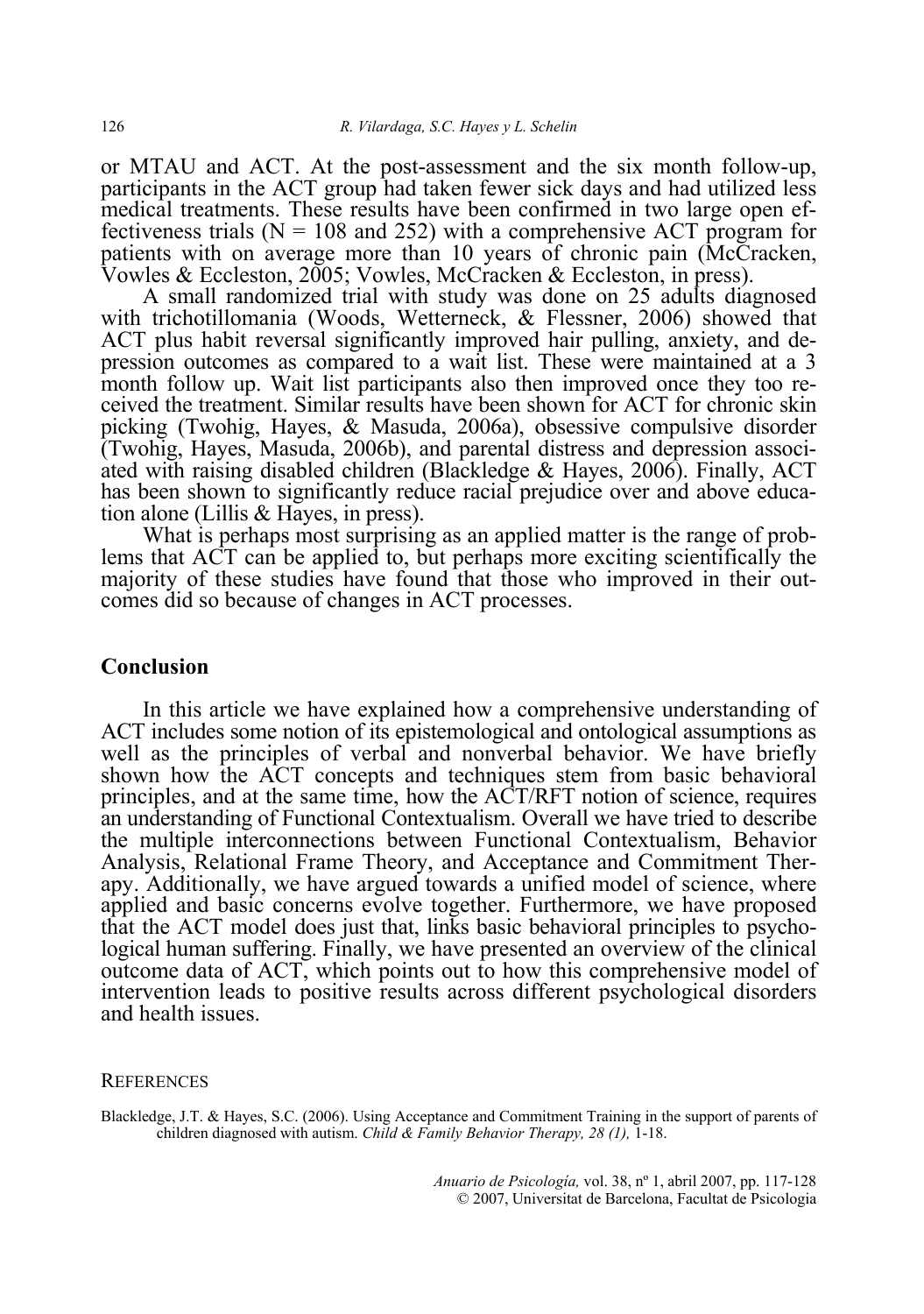- Bond, F.W. & Bunce, D. (2000). Mediators of change in emotion-focused and problem-focused worksite stress management interventions. *Journal of Occupational Health Psychology, 5,* 156-163.
- Bond, F.W. & Bunce, D. (2003). The role of acceptance and job control in mental health, job satisfaction, and work performance. *Journal of Applied Psychology, 88,* 1057-1067.
- Dahl, J., Wilson, K.G. & Nilsson, A. (2004). Acceptance and Commitment Therapy and the treatment of persons at risk for long-term disability resulting from stress and pain symptoms: A preliminary randomized trial. *Behavior Therapy, 35,* 785-801.
- Gaudiano, B.A. & Herbert, J.D. (2006). Acute treatment of inpatients with psychotic symptoms using Acceptance and Commitment Therapy. *Behaviour Research and Therapy, 44,* 415-437.
- Gifford, E.V., Kohlenberg, B.S., Hayes, S.C., Antonuccio, D.O., Piasecki, M.M., Rasmussen-Hall, M.L. et al. (2004). Acceptance-based treatment for smoking cessation. *Behavior Therapy, 35,* 689-705.
- Gratz, K.L. & Gunderson, J.G. (2006). Preliminary data on an acceptance-based emotion regulation group intervention for deliberate self-harm among women with Borderline Personality Disorder. *Behavior Therapy, 37*, 25-35.
- Gregg, J.A., Callaghan, G.M., Hayes, S.C. & Glenn-Lawson, J.L. (in press). Improving diabetes self-management through acceptance, mindfulness, and values: A randomized controlled trial. *Journal of Consulting and Clinical Psychology*.
- Hayes, S.C. (1993). Analytic goals and the varieties of scientific contextualism. In S.C.Hayes, L. J. Hayes, H. W.Reese & T. R. Sarbin (Eds.), *Varieties of scientific contextualism* (pp. 11-27). Reno: Context Press.
- Hayes, S.C., Barnes-Holmes, D. & Roche, B. (2001). *Relational Frame Theory. A post-Skinnerian account of human language and cognition.* New York: Kluwer Academic.
- Hayes, S.C., Bissett, R., Roget, N., Padilla, M., Kohlenberg, B.S., Fisher, G. et al. (2004a). The impact of Acceptance and Commitment Training and multicultural training on the stigmatizing attitudes and professional burnout of substance abuse counselors. *Behavior Therapy, 35,* 821-835.
- Hayes, S.C. & Brownstein, A.J. (1986). Mentalism, behavior-behavior relations, and a behavior-analytic view of the purposes of science. *Behavior Analyst, 9,* 175-190.
- Hayes, S.C. & Gifford, E.V. (1997). The trouble with language: Experiential avoidance, rules, and the nature of verbal events. *Psychological Science, 8,* 170-173.
- Hayes, S.C., Hayes, L.J. & Reese, H.W. (1988). Finding the philosophical core: A review of Stephen C. Pepper's *World Hypotheses. Journal of the Experimental Analysis of Behavior, 50, 97-111.*
- Hayes, S.C., Luoma, J.B., Bond, F.W., Masuda, A. & Lillis, J. (2006). Acceptance and Commitment Therapy: Model, processes and outcomes. *Behaviour Research and Therapy, 44,* 1-25.
- Hayes, S.C., Masuda, A., Bissett, R., Luoma, J. & Guerrero, L.F. (2004). DBT, FAP and ACT: How empirically oriented are the new behavior therapy technologies? *Behavior Therapy, 35,* 35-54.
- Hayes, S.C. & Melancon, S.M. (1989). Comprehensive distancing, paradox, and the treatment of emotional avoidance. In L.M.Ascher (Ed.), *Therapeutic paradox* (pp. 184-218). Guilford Press.
- Hayes, S.C., Strosahl, K.D. & Wilson, K.G. (1999). *Acceptance and Commitment Therapy: An experiential approach to behavior change.* Guilford Press.
- Hayes, S.C., Wilson, K.G., Gifford, E. V., Bissett, R., Piasecki, M., Batten, S.V. et al. (2004b). A preliminary trial of twelve-step facilitation and Acceptance and Commitment Therapy with polysubstance-abusing methadone-maintained opiate addicts. *Behavior Therapy, 35,* 667-688.
- Hayes, S.C., Wilson, K.G., Gifford, E.V. & Follette, V.M. (1996). Experiential avoidance and behavioral disorders: A functional dimensional approach to diagnosis and treatment. *Journal of Consulting and Clinical Psychology, 64,* 1152-1168.
- Levitt, J.T., Brown, T.A., Orsillo, S.M. & Barlow, D.H. (2004). The effects of acceptance versus suppression of emotion on subjective and psychophysiological response to carbon dioxide challenge in patients with panic disorder. *Behavior Therapy, 35,* 747-766.
- Lillis, J. & Hayes, S.C. (in press). Applying acceptance, mindfulness, and values to the reduction of prejudice: A pilot study. *Behavior Modification.*
- Lundgren, A.T., Dahl, J., Melin, L. & Kees, B. (in press). Evaluation of Acceptance and Commitment Therapy for drug refractory epilepsy: A randomized controlled trial in South Africa. *Epilepsia*.
- Luoma, J.B., Hayes, S. C., Roget, N., Fisher, G., Padilla, M., Bissett, R., Kohlenberg, B. K. , Holt, C. & Twohig, M.P. (in press). Augmenting continuing education with psychologically-focused group consultation: Effects on adoption of Group Drug Counseling. *Psychotherapy Theory, Research, Practice, Training.*
- McCracken, L.M, Vowles, K.E. & Eccleston, C. (2005). Acceptance-based treatment for persons with complex, long-standing chronic pain: A preliminary analysis of treatment outcome in comparison to a waiting phase. *Behaviour Research and Therapy, 43*, 1335-1346.
- Reese, H.W. (1968). *The perception of stimulus relations: Discrimination learning transposition*. New York: Academic Press.
- Skinner, B.F. (1957). *Verbal behavior.* East Norwalk: Appleton-Century-Crofts.

*Anuario de Psicología,* vol. 38, nº 1, abril 2007, pp. 117-128

© 2007, Universitat de Barcelona, Facultat de Psicologia